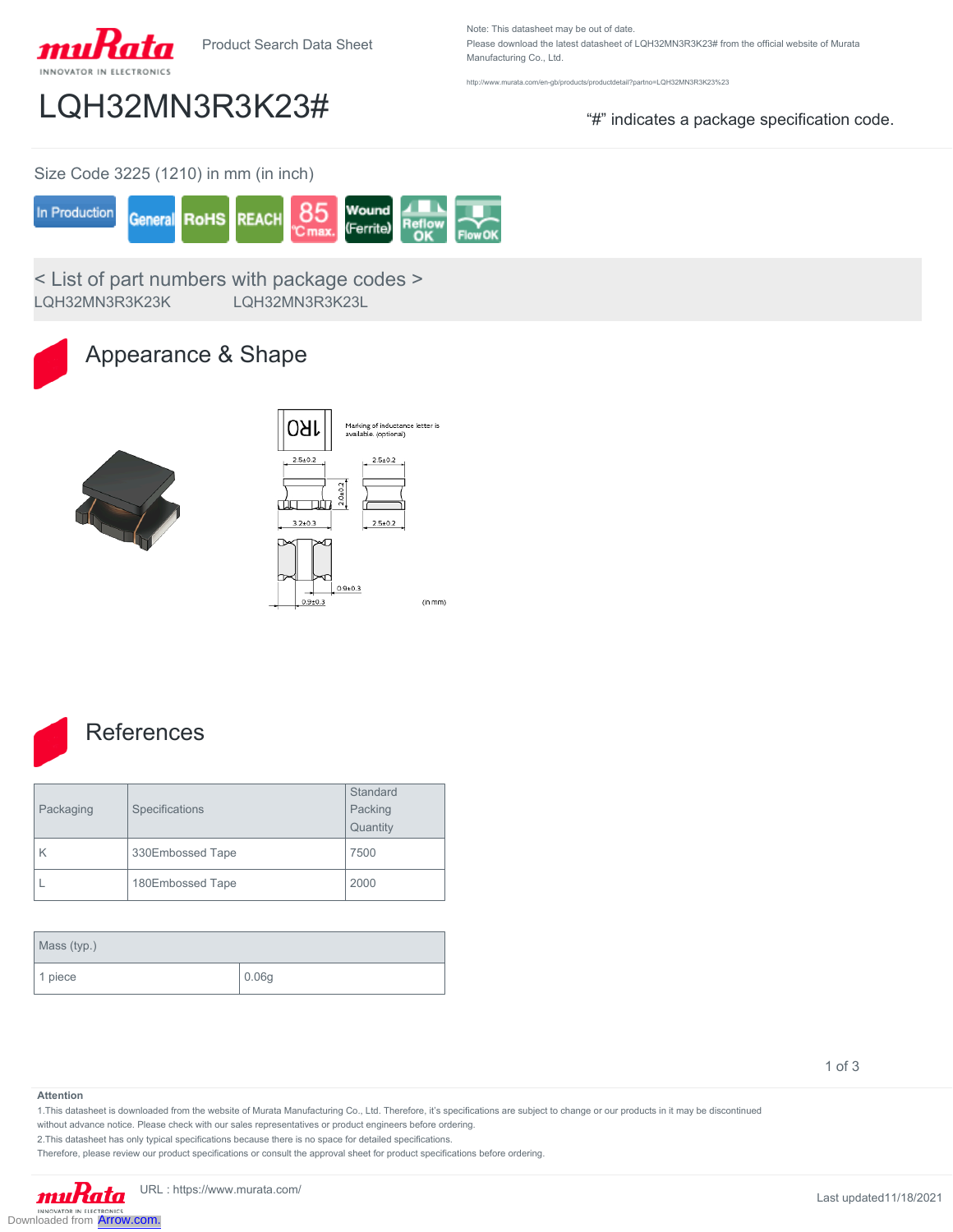

# LQH32MN3R3K23# "#" indicates a package specification code.

Note: This datasheet may be out of date. Please download the latest datasheet of LQH32MN3R3K23# from the official website of Murata Manufacturing Co., Ltd.

http://www.murata.com/en-gb/products/productdetail?partno=LQH32MN3R3K23%23



### Specifications

| I size                                                                             | $3.2 + 0.3$ mm                      |
|------------------------------------------------------------------------------------|-------------------------------------|
| W size                                                                             | $2.5 \pm 0.2$ mm                    |
| T size                                                                             | $2.0 + 0.2$ mm                      |
| Size code inch (mm)                                                                | 1210 (3225)                         |
| Inductance                                                                         | 3.3µH±10%                           |
| <b>Inductance Test Frequency</b>                                                   | 1MHz                                |
| Rated current (Itemp)<br>(Based on Temperature rise)                               | 300mA                               |
| Max. of DC resistance                                                              | $1\Omega$                           |
| Class of magnetic shield                                                           | No Shield                           |
| Q(min.)                                                                            | 20                                  |
| Q Test Frequency                                                                   | 1MHz                                |
| Self resonance frequency<br>(min.)                                                 | 38MHz                               |
| <b>Operating Temperature</b><br>Range(Self-temperature rise<br>not included)<br>is | -40 $^{\circ}$ C to 85 $^{\circ}$ C |
| <b>Series</b>                                                                      | <b>LQH32MN 23</b>                   |

2 of 3

#### **Attention**

1.This datasheet is downloaded from the website of Murata Manufacturing Co., Ltd. Therefore, it's specifications are subject to change or our products in it may be discontinued

without advance notice. Please check with our sales representatives or product engineers before ordering.

2.This datasheet has only typical specifications because there is no space for detailed specifications.

Therefore, please review our product specifications or consult the approval sheet for product specifications before ordering.